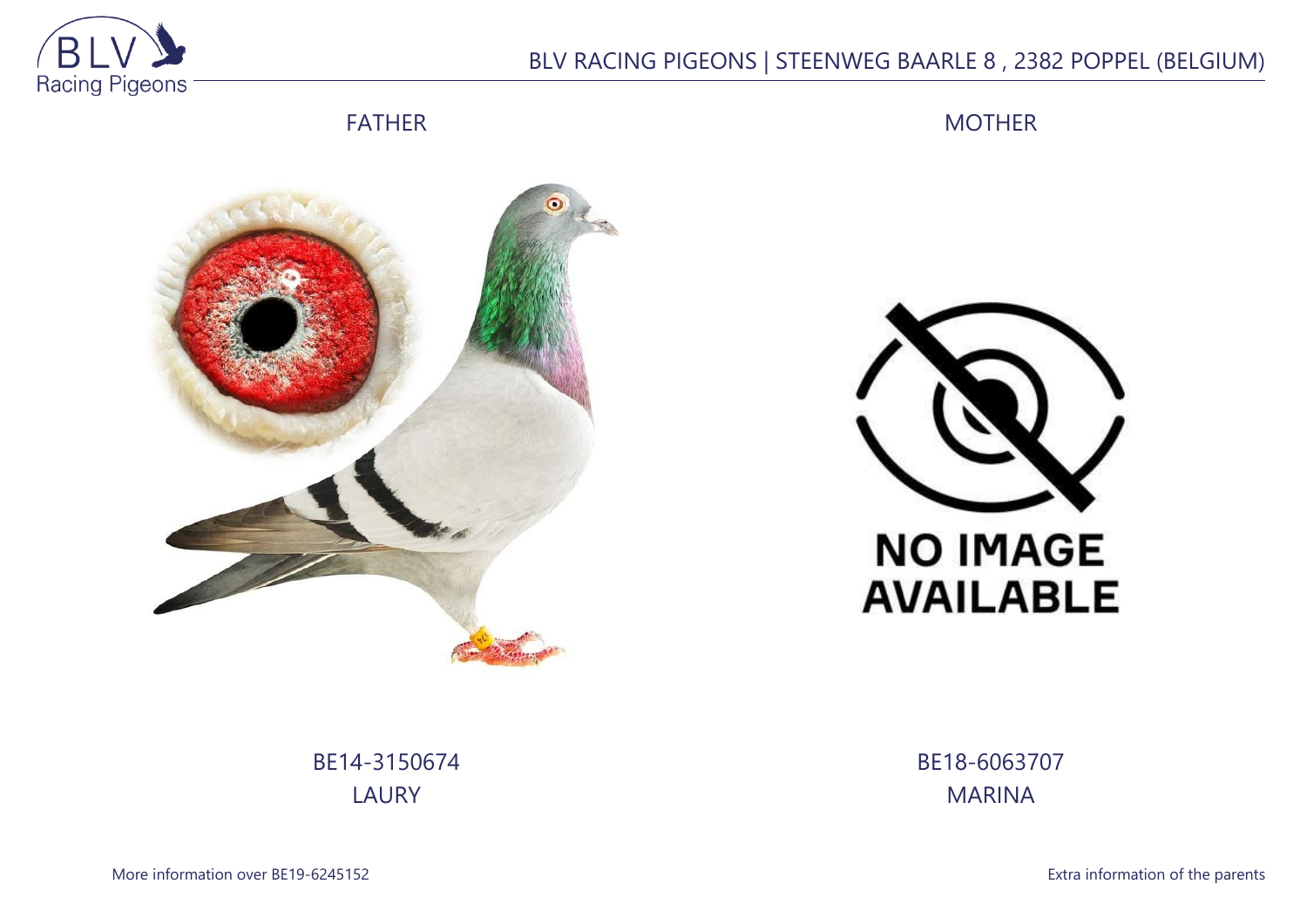

## BLV RACING PIGEONS | STEENWEG BAARLE 8 , 2382 POPPEL (BELGIUM)



More information over BE19-6245152 Extra information of the parents

 $d$ atum

24/09/2018

"KAASBOER" superkweke

"KAASBOER" superkweke M: 6307341-04

"KAASBOER" superkweker

Beja

 $IV. 6335600 - 00$ 

M: 6033110-07

V: 6151734-99

M: 6110291-07

V: 2249379-07

M: 2249347-07

6335690-98

Greetie

 $.6335690-98$ 

 $6259169 - 08$ 

Erna

V: 2100552-09

M: 3006565-05

v: 6177698-08 Niels

 $M: 6163823 - 10$ 

V: 6257098-03  $Rik$ 

M: 6242318-07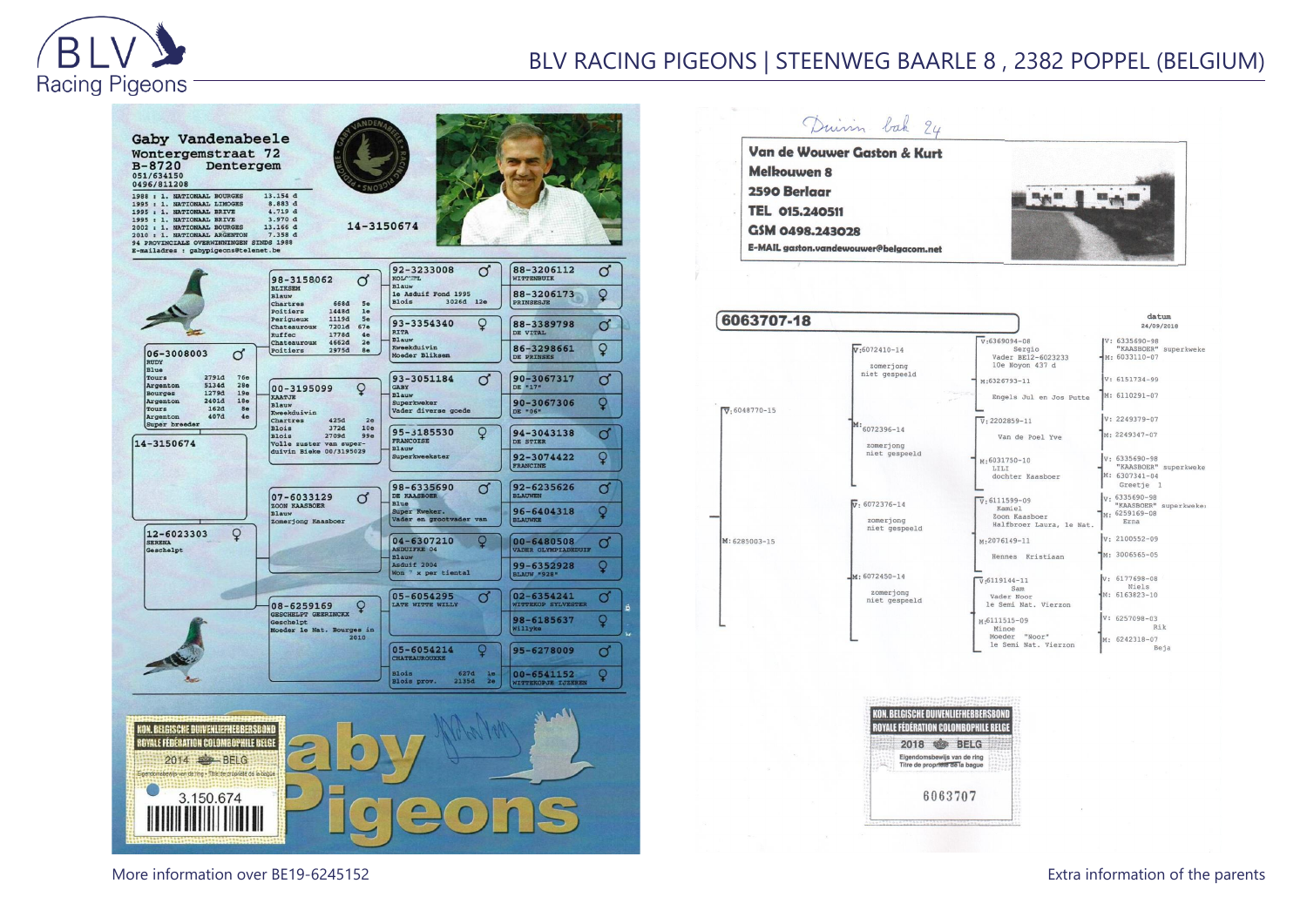

## More information of 3150674/2014

**Never raced, summer youngster 2014** 'Laury' x 'Sister Ida' are parents of **- BE16-6023031 69. Nat. Chateauroux - 1,712 birds 2017 159. Nat. Zone Bourges - 8,989 birds 2016 595. Nat. Bourges – 28,078 birds 181. Nat. Zone Argenton - 5,314 birds 2016 434. Nat. Argenton – 19,592 birds 247. I.prov. Vierzon 4,854 birds 2017 485. prov. Gien – 5,470 birds 2016 - 'Serenity' 384/17 3. prov. Blois - 2,744 birds 2018 25. prov. Le Mans – 359 birds 2018 33. prov. Argenton - 1,339 birds 2019 48. Nat. Limoges - 15,979 birds 2020 52. Nat. Chateauroux - 18,499 birds 2017 81. prov. Issoudun - 1,400 birds 2019 304. Nat. Chateauroux – 4,641 birds 2018 314. Nat. Argenton – 3,322 birds 2018 641. Nat. Argenton – 15,235 birds 2019 741. Nat. Chateauroux – 27,081 birds 2018 828. Nat. Issoudun – 10,603 birds 2020 844. Nat. Issoudun – 8,248 birds 2019 - BE19-6038019 502. Nat. Zone Argenton – 8,123 birds 2020 647. Nat. Chateauroux – 22,476 birds 2019 1012. Nat. Argenton – 6,647 birds 2019 - BE16-6023065 266. Nat. Zone Bourges – 8,989 birds 2016 31. Noyon – 835 birds 2017 38. Quievrain – 728 birds 2016** 'Laury' is g.father of 'Blauw Maria' at Van Eynde-Goovaerts **4. Nat. Zone Argenton – 4,957 birds / 16. Nat. 16,762 birds 88. Nat. Zone Chateauroux – 4,232 birds / 157. Nat. 12,855 birds 95. Nat. Zone Argenton – 7,111 birds 4. Fay aux Loges – 2,465 birds 4. Melun – 1,727 birds 61. prov. Vierzon – 2,691 birds**